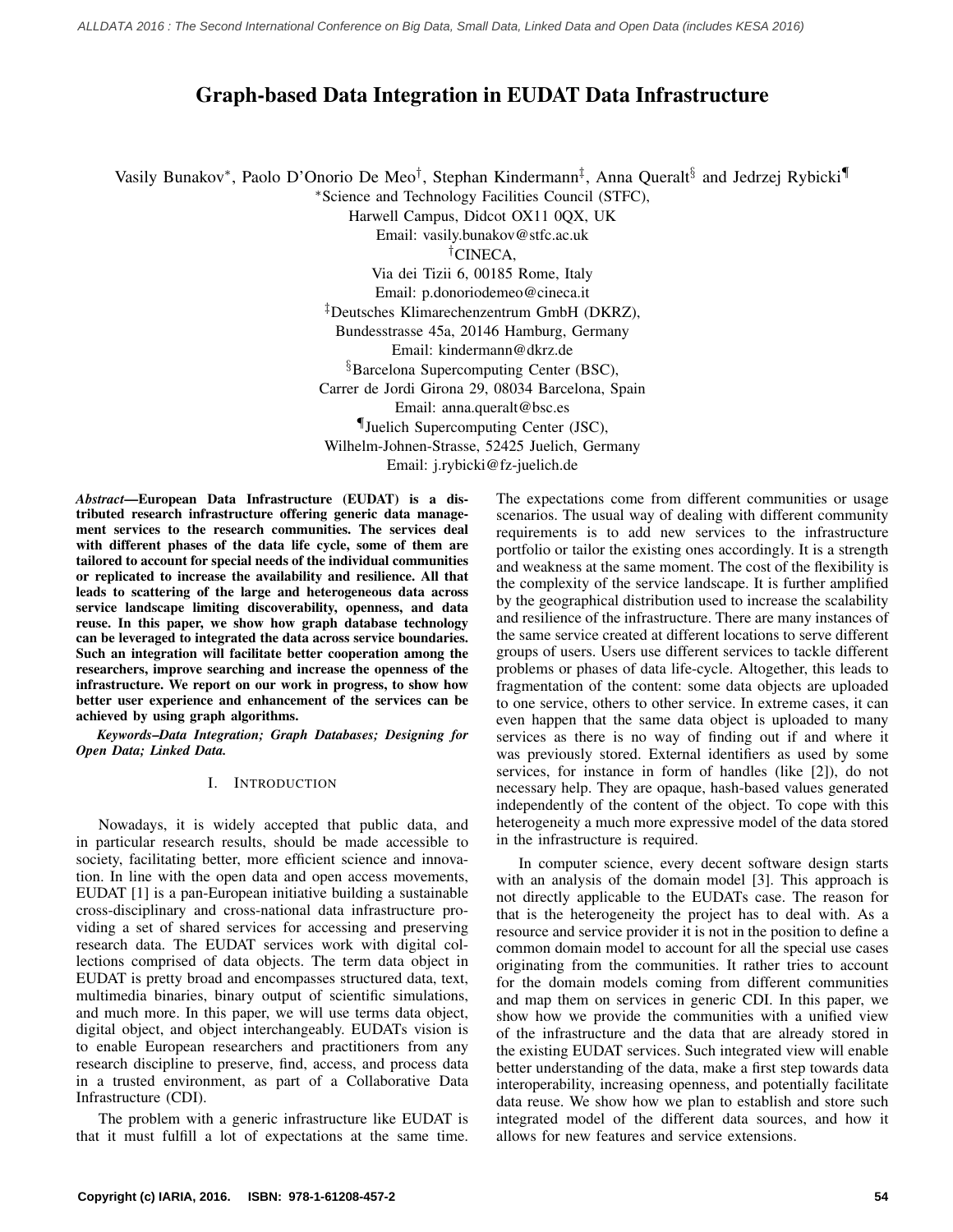It is good to offer tailored services to attract users but it is at least equally important to use content collected in the infrastructure as an attractor. Researchers can be interested in using the CDI solely based on the content it stores. The abundance of content might lead to a situation where it is hard to find or even be aware of all the data objects relevant for given scientific endeavor. The challenge, which is not unique to EUDAT, is to make the collected content visible, and searchable in ways going far beyond the currently supported keyword-based searches or faceted searches. Application of graph-based algorithms [4] revolutionized the way the Internet search engines work and how people engage in social interactions [5]. We believe that such algorithms might not be directly applicable for the scientific communities and data (e. g., most popular data set might not be the most attractive for the researchers). It would be, however, beneficial to offer graph-based descriptions of the content so that individual users can work on their own searching algorithms or just explore the content in an interactive way. The graph abstraction is already used to successfully tackle Big Data challenges [6].

Our goal is to create a generic infrastructure service to integrate the content gathered from different sources. As a service provider we are not in a position to impose a common domain model on all the communities we serve. Therefore, we provide a flexible service to describe single use cases or domains as interactive graphs. This is an abstraction that is well tested, easy understandable and quite powerful at the same time.

The rest of the paper is structured as follows. We present our design in Section II. We proceed with a short description of the implementation approach. Subsequently, an overview of the use cases currently worked on is given. We conclude this work with a summary and a list of future challenges in Section V.

#### II. DESIGN

The core services offered by EUDAT CDI are shown in Figure 1. B2DROP is a service for storing, synchronizing, and exchanging dynamic research data with colleagues or team members. B2SHARE provides an easy way to upload, tag and share research data, which is made citable via persistent identifiers (PID). B2SAFE enables an automatic, rule, and policydriven replication of data across a federation of data centres. B2STAGE allows data to be staged into and out of the CDI to, for instance, external high-performance computing services to process the data. Finally, B2FIND exposes a metadata catalog through a user-friendly, web-based search portal and a standard API. The authentication and authorization infrastructure (AAI) is orthogonal to all these services, and controls access to the infrastructure.

To improve the discoverability of the content scattered across different services and locations, we aim at providing a unified, expressive view of all the data items collected. We decided to include relations between objects to add flexibility to the model and allow for exploration of the content by just following those links. In other words, we create a graph describing the infrastructure and integrating the content collected across many services.

A valid approach for data integration and an often prerequisite for further analysis are so called "data lakes". They are collections populated by the data extracted from all the



Figure 1. EUDAT Service Landscape

services in an infrastructure. Although the approach is valid it is also controversial. Especially the need for replicating the data might render it prohibitively expensive. Therefore, we decided not to duplicate the content but just include the metadata representation of data objects. In our graph, we model them as nodes with properties describing details like object name, creation date, etc. Graph nodes are also used to model further entities like service instances, people, or metadata objects. To model all kinds of dependencies between digital objects we use relations (edges in graph).

When tackling data integration one can follow bottom-up or top-down approach. In case of bottom-up, the data are gathered from services with help of specialized spiders, cleansed (if required), and then uploaded to a common repository to provide complementary, integrated view of the content. Topdown approach, on the other hand, promotes the repository to the single user-facing service with just one view of the data. During the upload of the data, the individual users describe the object with help of graph semantics. From there, the data are propagated to individual back end services. Both approaches have their advantages and drawbacks. Since we are still in an exploratory phase of implementing the service, we decided to follow the bottom-up approach: Gather as much data as possible, provide alternative view of the infrastructure and data, evaluate the benefits of such data integration and (in case of positive result) promote the service. At least for some services also an intermediate step would be possible: Graph database could be used to substitute the existing relational back end.

The bottom-up approach produces graphs describing domains of single services or domains of single communities. In the process of data integration, those graphs shall be merged together. To this end, integration points (graph overlaps) have to be identified. In general, there are two kinds of graph overlaps: common nodes in two or more graphs and relations connecting nodes originating from different graphs. An obvious candidate for a common node is a person: the same user can own data objects across multiple services. Also, metadata nodes describing people like affiliation, community, or research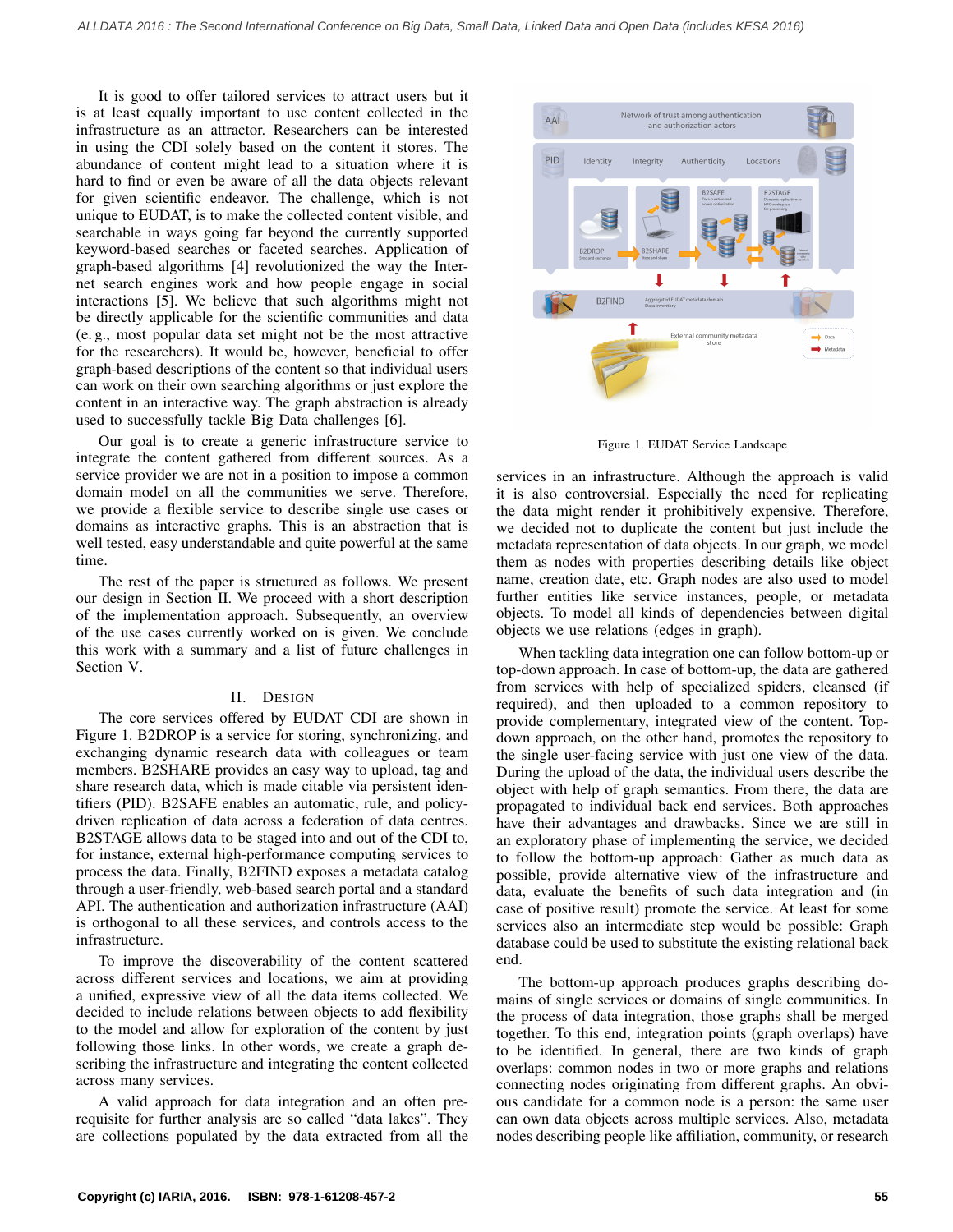interests can constitute good integration points. Another type of graph overlaps are the digital objects. It is, for instance, possible to have replicas of an object stored in different places or a set of objects derived from a given root object. Some EUDAT services assign external persistent identifiers to the managed object, so this could be clearly used to identify the same object across services. As stated above we are not storing the actual content of the digital objects, thus it is not possible to define content-based identity of any given objects. We do, however, store metadata describing objects. This metadata are either technical metadata (like checksum), or communityprovided semantic metadata like provenance description or keywords. Some of the metadata will create common nodes across services but metadata can be used to identify similar objects across service boundaries. Such a similarity can be modeled as a relation (graph edge) crossing service boundaries. In the future, we plan to incorporate new services for extracting even more features from digital objects and store those features in the common graph. This can be based for instance on Linked Data AppStore [7] and would certainly help to identify commonalities between different domains.

The high-level goal of our design is "about making links, so that a person or machine can explore the web of data", which is a quote from the seminal Tim Berners-Lees note on Linked Data [8]. We try to incorporate as many good design principles from the world of linked data as possible. There are, however, some implementation details which differ from the usual way in which linked data is implemented. First of all, some of the services in EUDAT CDI do not offer HTTP(S) URIs for accessing the data. Secondly, we are in sought of benefits from exploring the graph and applying graph algorithms. Therefore, we decided not to use the RDF [9] end point but rather upload the data to a graph database where people can interact with it. In other words, we squashed together the steps of collecting the data and exploring the data. In the future we can expose the collected data as RDF and SPARQL interface to account for more sophisticated use cases and enable better integration with other infrastructures.

### III. IMPLEMENTATION

In this section, we describe some of the implementation details of our work in progress on graph-based data integration. As already explained we follow a bottom-up approach and in the first step extract data from different EUDAT services to create distinct graph models in those bounded contexts. In the next step we integrate the data by connecting the single graphs. To manage graphs we use graph database neo4j [10], a native graph database available under GPLv3 license. It supports full Atomicity, Consistency, Isolation, Durability (ACID) consistency model, and it offers an interactive graphical interface, clients in many different programming languages, and a ReST API, leaving us with many options with regard to integration with other services as well as offering access to end users. neo4j uses property graph as internal graph model. It means that nodes in the graph can have properties and each node can be labeled with (multiple) labels. Labels can be used to divide the entities in the graph into different "abstraction classes". Properties, on the other hand, describe particular entities. Relations in property graph can have properties and names, they are also directed. neo4j offers quite a flexibility with respect to properties. It is not required that all the nodes



Figure 2. Example of graph data integration

have the same properties. Even if they share the same label it is still possible to introduce the heterogeneity. An example would be a graph with nodes representing people where some of the nodes have a property called address (if people decided to share their address) while others do not. This kind of flexibility in the graph model is really useful for evolving the model over time, e. g., when new features are added or more data are collected we can simply add properties to newly created nodes while keeping old nodes valid and potentially update them later. This kind of evolution is proven to be hard in relational databases. For an extensible explanation and comparison of current graph data models we refer the reader to [11].

#### IV. USE CASES

This section describes the use cases we are currently implementing to showcase the advantages and possibilities that arise from the graph representation of the EUDATs data.

B2FIND stores metadata about the digital objects, including their authors, language, and discipline, among others. By structuring this information as a graph, it is easy to infer new relationships from the already existing ones. For instance, if two persons are authors of the same object, then we can assume that they know each other. And if a person recently created objects belonging to a discipline, we can infer that this person works in this discipline. This information can be used, for instance, to look for collaborators with a particular expertise, as well as how to reach them through co-authorship relationships by means of a shortest path query. We plan to further integrate this information with the data coming from the authentication and authorization service, which also stores affiliation of the users. In this way, we can restrict the searches, for instance by finding only experts from a given institution or country. A clear application of this use case is to propel collaboration between researchers based on the identified social-network-like links. But also more technical benefits can be obtained, for instance the location of the data object can be changed based on the expected usage to optimize the access times.

A rather more technical than social use case is fed with the data from the B2SAFE service. There the data objects are registered, replicated to avoid data lost, and made referenceable via globally unique persistent identifiers managed by the corresponding administrative domains. The PID can be also used to locate the copies (replica) of data objects across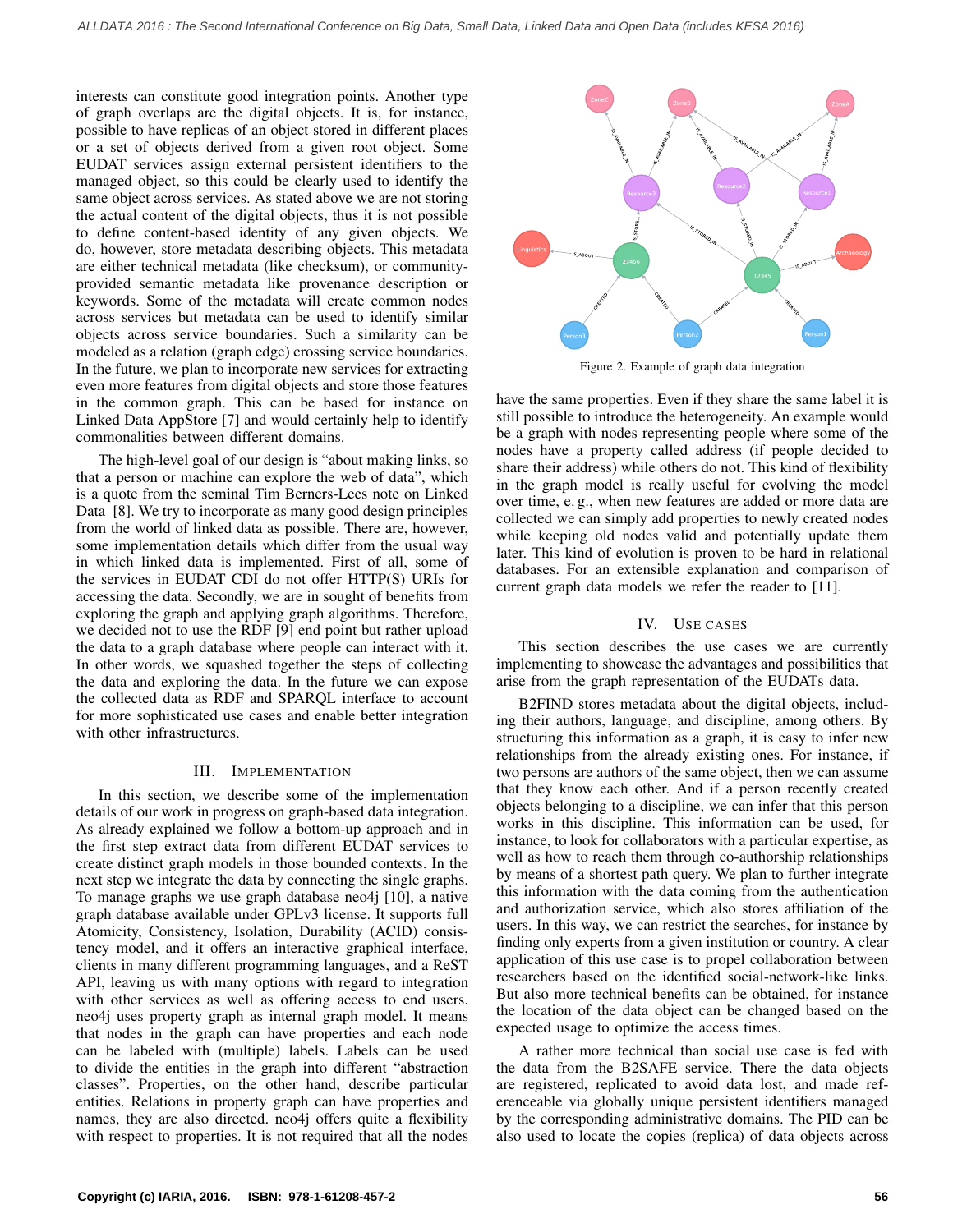different federations. A graph database is used to model the ownership of the data, actual replication paths of data objects, and store technical metadata describing the objects. The model also include collections (with metadata descriptions) to extend the limited functionality of the actual B2SAFE back end. There are at least two benefits of this data. First of all, it gives the data owner a good view of the infrastructure and status of their data and thus improve the trust in the CDI. Secondly, the graph database could relate a person to all of its PID and replicas across all federations allowing for better data accessibility.

Both aforementioned use cases can be used to understand the actual data integration we are sought after. Let us consider a graph as the one shown in Figure 2, where the digital objects, identified by their persistent identifiers (12345 and 23456), are gathered from the different EUDAT services. The resources in which an object is replicated, as well as the zones in which a resource is available, are obtained from the B2SAFE service. The authors of a digital object and the discipline related to it can be collected from B2FIND.

The B2SHARE use case is pretty close to the B2SAFE case. There are, however, two important differences. The content in B2SHARE is currently not replicated and there are community-provided metadata descriptions available. The model we are currently using to store this information is pretty straight-forward. For each data object we have an uploader, set of metadata (currently modeled as a single graph node) and set of keywords (each keyword is a separate node). An interesting application of this model is to provide the users with their individual "universe" composed of data objects, keywords, and people. The universe is generated with a breadth-first search of given depth and includes the "most important" objects from the domain. This feature can be incorporated into B2SHARE in the future, combined with the social-like features described in the first use case.

A different kind of use case is implemented by a representative of European Network for Earth System Modeling (ENES), which is one of the EUDAT communities. This climate research community is developing comprehensive Earth system models capable of simulating natural climate variability and human-induced climate change. The use case concentrates on modeling the distributed ENES data federation: the organization of datasets in collections served by data services hosted by data servers. The services come both from ENES community and EUDAT. The sole existence of such an overview contributes to better mutual understanding between a community (ENES) and provider of generic services (EUDAT), potentially resulting in a better usage of services. Since the model includes information about data objects harvested from EUDAT and ENES worldwide data collections, there are some interesting overlaps. EUDAT cataloged data collections are from a later phase of the data life cycle (published archived objects with a DOI assigned). The data are still worked on, thus newer versions of the same collections (or subparts of the collections) are accessible in the ENES data federation. By connecting those two worlds an integrated view of a life cycle of a digital object can be derived and the provenance of single objects and collections can be better tracked and understood.

Finally, the semantic annotations service developed in EUDAT, called B2NOTE is yet another use case for the graph database integration. The goal of B2NOTE is to provide a plugin to the graphic interfaces of other EUDAT services for human annotation, as well as text mining tools for the automated annotation in the back end. So, the graph database could successfully address and handle the annotation provenance records: who, when, in what EUDAT service and by what tool or machine agent has produced the annotation. The annotations will be then available across all services.

## V. CONCLUSION AND FUTURE WORK

In this paper, we reported on our work in progress showing how the graph database technology allows EUDAT to integrate the data across services boundaries to provide features originally missing. We are still in a preliminary phase but the first use cases implementation already lead to some improvements, for example an easier way to walk through relations inside and across the separate services. We design our experiment in such a way that the main focus was laid on the use cases and not on, e. g., selecting the best graph database or best service and data integration scenario. This later subjects remain open until the potential of the approach is positively verified.

In our work, we have identified some challenges. Some of them will follow from our decision not to clone content inside the graph database, but only include metadata. We will have to provide a means to keep the metadata up-to-date and efficiently retrieve the data from all services from all federations. On the higher abstraction layer, we will have to work on identifying integration points between services. Such points will have to be non-intrusive, as we are not going to impose anything on the data models of single services nor communities. To this end, more effort will be made in the data cleansing process. Lastly, although this is not yet a formal requirement, we are considering an offering of an RDF endpoint, for instance, to facilitate data exchange with other infrastructures.

Among the most promising improvements identified so far, is the potential to offer better user experience by making the borders between services less visible and less relevant to the users. After a successful integration of the data, all the information will be available in all the services. The better user experience is also given by the possibility to add socialnetwork-like features to the existing services and offer links to explore the data domain of EUDAT. In particular, a much more powerful and customizable searching functionality can be implemented based on the data collected in the graph database. Finally, the integrated information can be used to better understand the community domains, access patterns and use cases, and the EUDAT CDI itself to tune it accordingly.

#### ACKNOWLEDGMENT

The work has been supported by EUDAT2020, funded by the European Union under the Horizon 2020 programme - DG CONNECT e-Infrastructures (Contract No. 654065).

#### **REFERENCES**

- [1] W. Gentzsch, D. Lecarpentier, and P. Wittenburg, "Big data in science and the EUDAT project," in SRII Global Conference, Apr. 2014, pp. 191–194.
- [2] R. Kahn and R. Wilensky, "A framework for distributed digital object services," International Journal on Digital Libraries, vol. 6, no. 2, Apr. 2006, pp. 115–123.
- [3] E. Evans, Domain-Driven Design. Addison-Wesley, 2004.
- S. Brin and L. Page, "The anatomy of a large-scale hypertextual Web search engine," Computer Networks and ISDN Systems, vol. 30, no. 1-7, Jul. 1998, pp. 107–117.